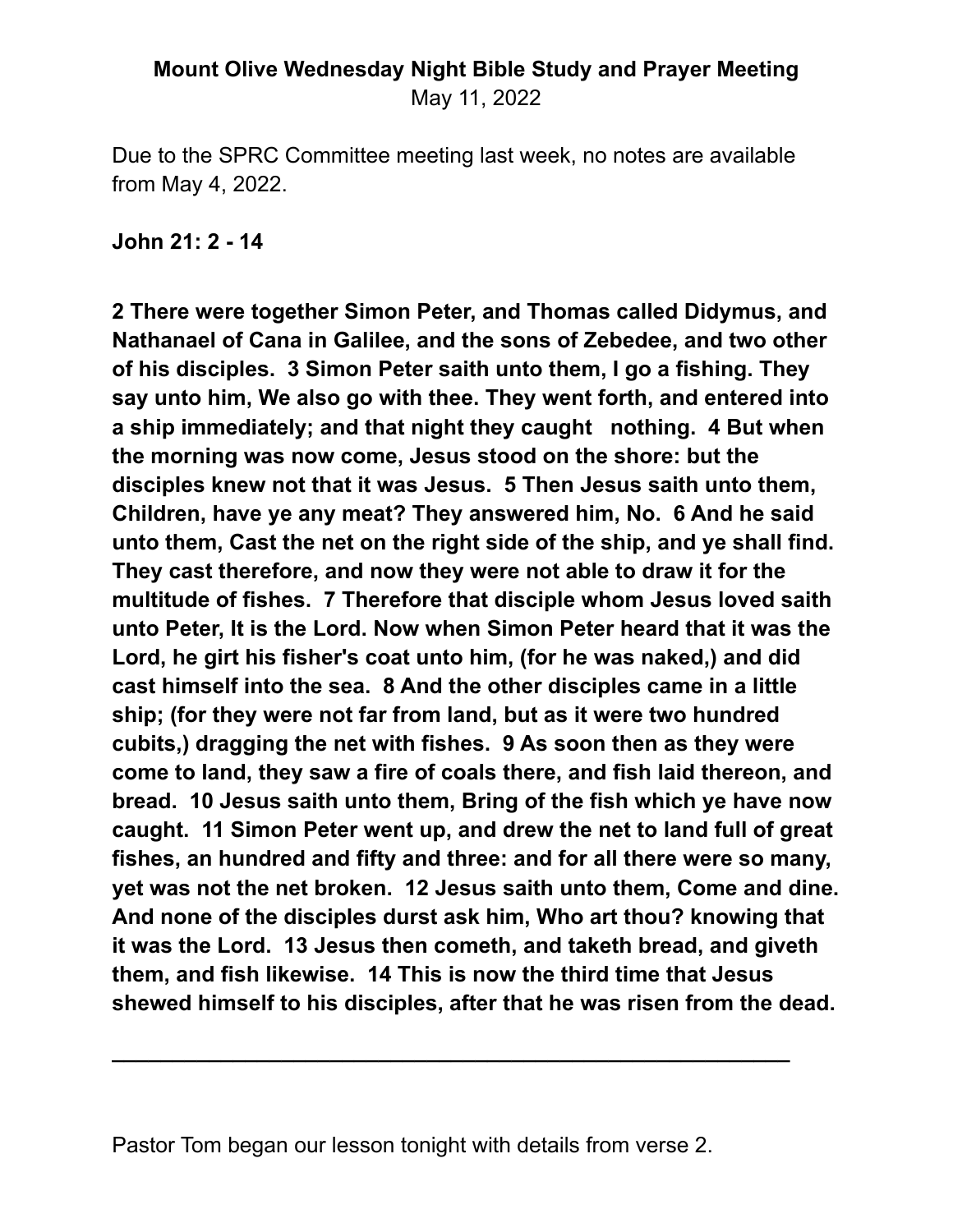### **Verse 2**

*There were together Simon Peter, and Thomas called Didymus, and Nathanael of Cana in Galilee, and the sons of Zebedee, and two other of his disciples.*

\*Of the then eleven disciples, John notes that 7 of them were at this place. This leads us to assume there were 2 on the road to Emmaus and the whereabouts of the other 2 is unknown. John, one of the sons of Zebedee and narrator of this Gospel account, gives particular attention to this numerical detail of how many were participating at this moment. God needed John to be precise on this point. Perhaps to remind us about what can happen when the patriarch or matriarch of a family passes away - more often than not, the family tends to disperse rather than stay close. For good or bad? We are not certain but Jesus did tell His disciples to GO and tell the world…

### **Verse 3**

*Simon Peter saith unto them, I go a fishing. They say unto him, We also go with thee. They went forth, and entered into a ship immediately; and that night they caught nothing.*

\*So Peter speaks up and says, 'I'm going fishing!' and the other 6 go along with him. Peter was going back to what he knew before Jesus called him into the ministry. In a good light, this could mean he was looking for something familiar to anchor himself to.

\*As a negative action, Peter was reverting back to an old lifestyle before knowing who Jesus was. Sometimes this happens to us when the devil gets in our heads and plants the thought that we don't have a purpose anymore or what am I even doing this for. Pastors(and others) often question their impact on people.

\*Catching nothing reflects the first time the disciples met Jesus. Possibly the remind to us is the if we go backwards in our walk, we will 'catch nothing' as well

\*Many times recently we as a church have been called to the altar for prayer but few people have gone to the altar answering Pastor Tom's invitation to accept Jesus and His salvation at the altar.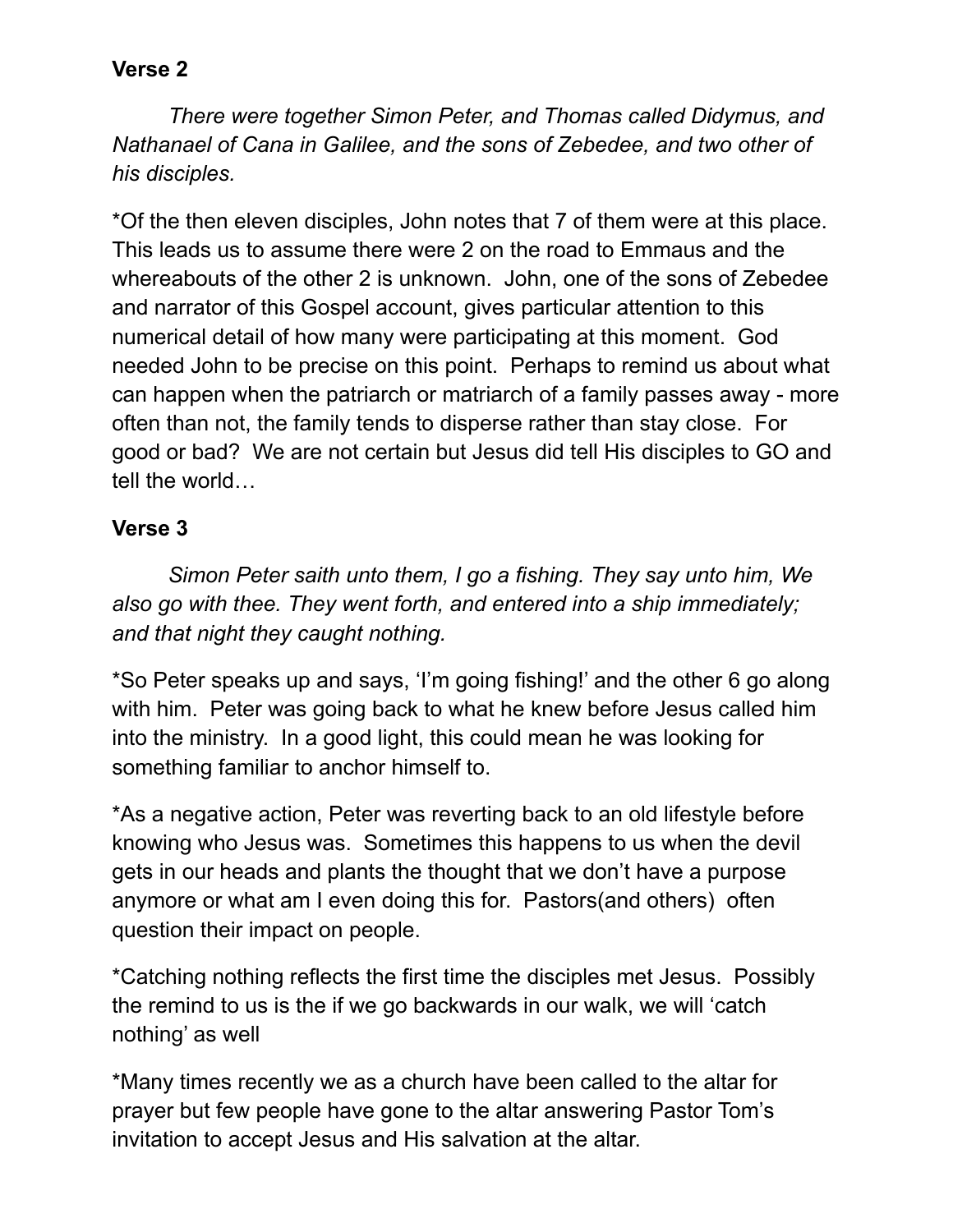[Mark 5 is the account of when Jesus called Peter and his brother as well as James and John. Their nets had come up empty that night also! Read verse 10 about what Jesus said about Peter.]

### **Verses 4 and 5**

*But when the morning was now come, Jesus stood on the shore: but the disciples knew not that it was Jesus. 5 Then Jesus saith unto them, Children, have ye any meat? They answered him, No.*

\*Just as we may have heard after a day of fishing somewhere, Jesus calls out, 'Did you catch anything?' Refer again to Mark 5.

### **Verse 6**

*And he said unto them, Cast the net on the right side of the ship, and ye shall find. They cast therefore, and now they were not able to draw it for the multitude of fishes.*

\*Jesus, like in Mark 5, told the disciples/fishermen what to do. Casting on the 'right side' could mean more than just a physical position in relation to the boat's front. I could mean the right or wrong side of an issue that we take a stand on.

Pastor Tom referred us to Jeremiah 23:1, 4 and 9

*1 Woe be unto the pastors that destroy and scatter the sheep of my pasture! saith the Lord….4 And I will set up shepherds over them which shall feed them: and they shall fear no more, nor be dismayed, neither shall they be lacking, saith the Lord….9 Mine heart within me is broken because of the prophets; all my bones shake; I am like a drunken man, and like a man whom wine hath overcome, because of the Lord, and because of the words of his holiness.*

\*Pastors have an awesome responsibility to direct their sheep on the 'right side' of issues. And the theme throughout the Bible is: To whom much is given, much is required. And there is a difference between being called and being qualified as a church leader.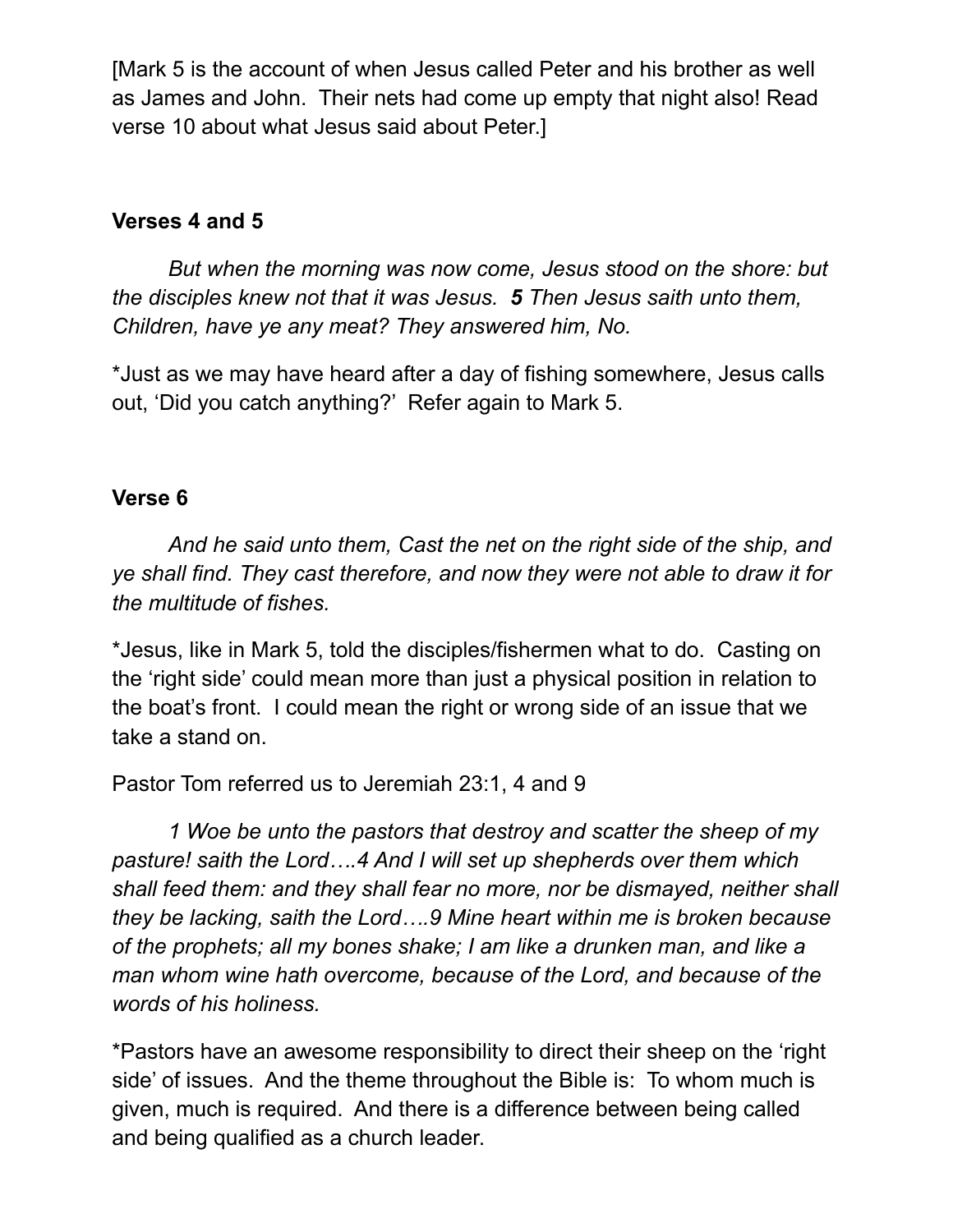### **Verse 7**

*Therefore that disciple whom Jesus loved saith unto Peter, It is the Lord. Now when Simon Peter heard that it was the Lord, he girt his fisher's coat unto him, (for he was naked,) and did cast himself into the sea.*

\*John was the very first one of this group to acknowledge out loud who Jesus was at this point. When Peter heard John, he put on his coat and jumped in the water. The fact that he is described as 'naked' baffled some of us. Was he embarrassed, like Adam and Eve in the Garden when God found them after they ate the fruit? Some translations explain that Peter had taken off his coat so he could work.

### **Verse 8, 9, 10 and 11**

*And the other disciples came in a little ship; (for they were not far from land, but as it were two hundred cubits,) dragging the net with fishes. 9 As soon then as they were come to land, they saw a fire of coals there, and fish laid thereon, and bread. 10 Jesus saith unto them, Bring of the fish which ye have now caught. 11 Simon Peter went up, and drew the net to land full of great fishes, an hundred and fifty and three: and for all there were so many, yet was not the net broken.*

\*Reading closely we learn that the fishermen had been about 300 feet from shore. They were dragging a net full of fish, big fish! And Jesus already had brought bread and had a fire going with fish already cooking on the coals. Jesus invites them to bring their catch up on land so Peter does this without even breaking the net.

Discussion followed as to the significance of the exact number of fish, 153. Was this a big amount of fish or were they big fish so that 153 would test the strength of the net? Regardless, they probably were not little minnows. Pastor Tom foreshadowed what would occur after Peter preached on Pentecost - 3000 people became new believers. What would happen at Mt. Olive if even just 20 people came to the altar at one time? We'd be filled with awe and excitement! God was showing Peter that he had no idea what can happen when you trust me. (More on that later in John 21) [Also refer to Mark 5:10]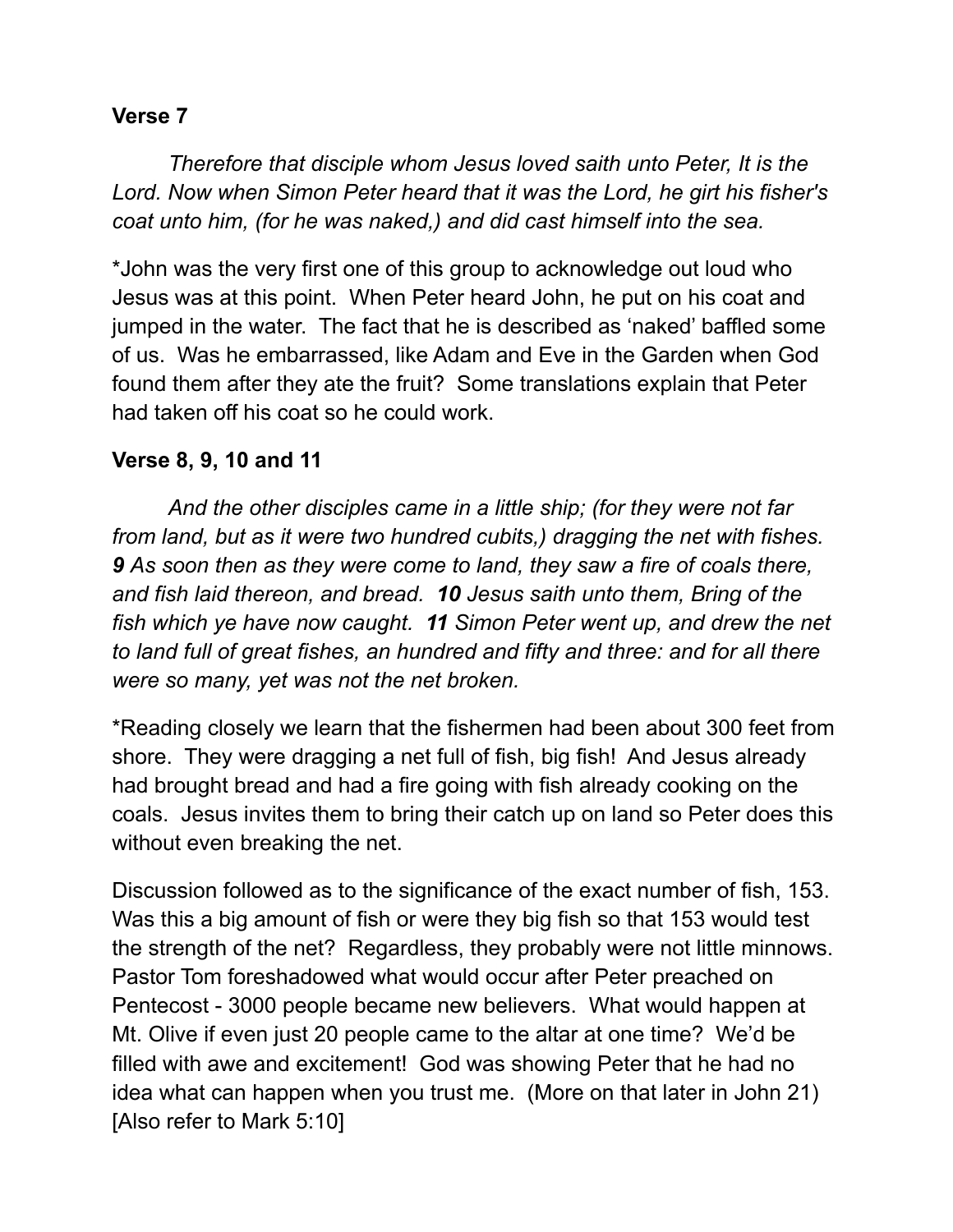## **Verse 12**

*Jesus saith unto them, Come and dine. And none of the disciples durst ask him, Who art thou? knowing that it was the Lord.*

\*God did something amazing in having Jesus at the shore at that time and causing the 'big catch' to happen again. This could have been the first time some of these disciples had seen the Resurrected Jesus.

\*And when the Lord does something amazing, the devil gets really upset and tries to downplay or distort the event. Pastor Tom reminded us not to downplay the awesomeness of having Pastor Daryl appointed to Mt. Olive. It is truly an amazing God Thing!

# **Verse 13**

*Jesus then cometh, and taketh bread, and giveth them, and fish likewise*.

\*Jesus is sharing the food like He did in the Upper Room, something familiar to the men there. There is a cleansing that takes place only at the Communion Table. Discussion followed on the meaningfulness of Breaking Bread: Too often in the Catholic Church? Becomes a ritual. Or if Communion is announced in advance in our church, there is often less attendance on that Sunday.

\*Pastor Jon shared some symbolism in the food that Jesus shared at this humble meal:

- $\bullet$  Bread = the body of Christ I am the Bread of Life
- $\bullet$  Fish = the secret sign of early Christian Churches
- No wine = because His blood had already been poured out at Calvary.

# **Verse 14**

*This is now the third time that Jesus shewed himself to his disciples, after that he was risen from the dead.*

\*This was the third time Jesus had shown Himself to the men after His resurrection. (See John 20: 19 and 26)